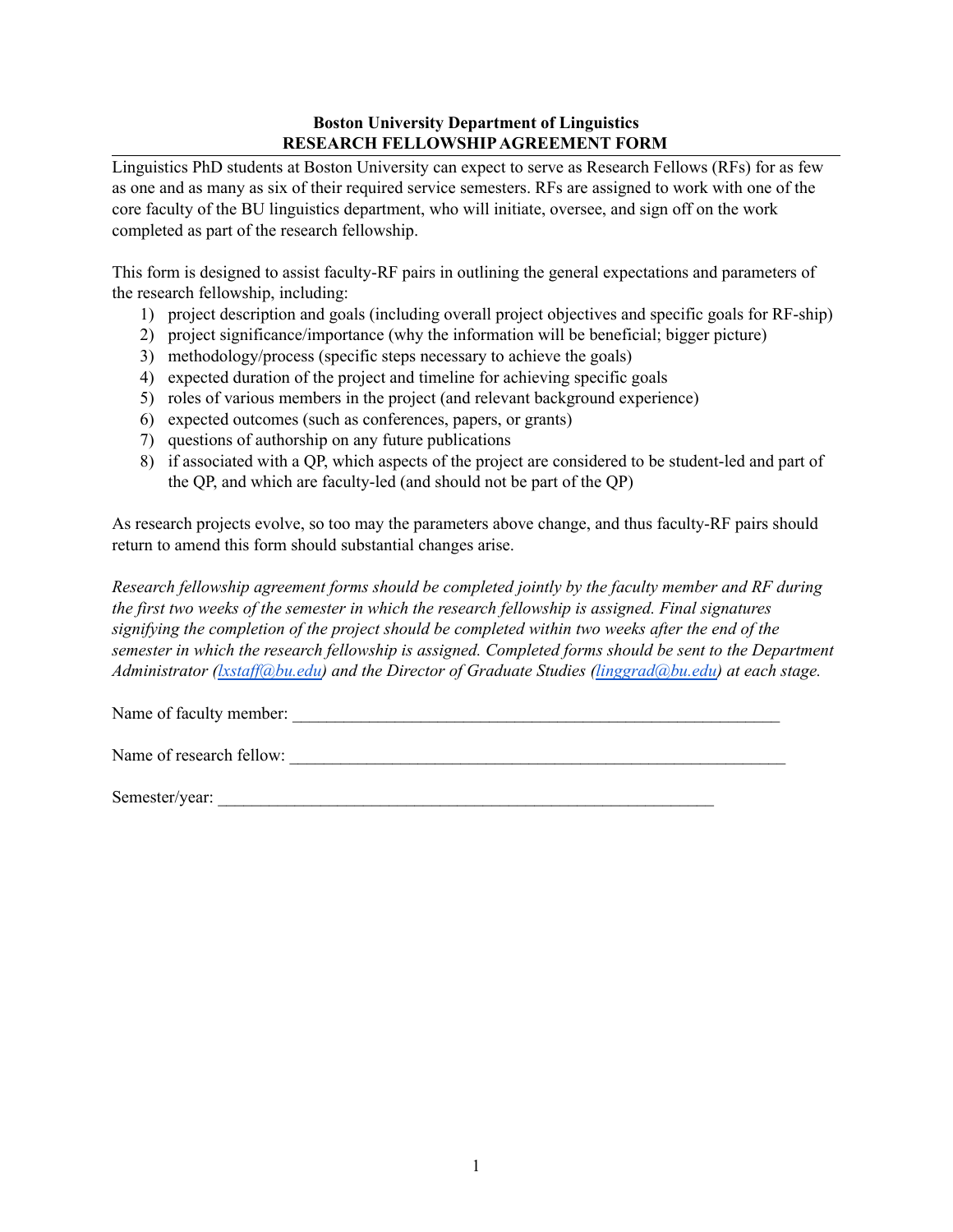$\mathcal{L}_\mathcal{L} = \{ \mathcal{L}_\mathcal{L} = \{ \mathcal{L}_\mathcal{L} = \{ \mathcal{L}_\mathcal{L} = \{ \mathcal{L}_\mathcal{L} = \{ \mathcal{L}_\mathcal{L} = \{ \mathcal{L}_\mathcal{L} = \{ \mathcal{L}_\mathcal{L} = \{ \mathcal{L}_\mathcal{L} = \{ \mathcal{L}_\mathcal{L} = \{ \mathcal{L}_\mathcal{L} = \{ \mathcal{L}_\mathcal{L} = \{ \mathcal{L}_\mathcal{L} = \{ \mathcal{L}_\mathcal{L} = \{ \mathcal{L}_\mathcal{$ 

 $\mathcal{L}_\mathcal{L} = \{ \mathcal{L}_\mathcal{L} = \{ \mathcal{L}_\mathcal{L} = \{ \mathcal{L}_\mathcal{L} = \{ \mathcal{L}_\mathcal{L} = \{ \mathcal{L}_\mathcal{L} = \{ \mathcal{L}_\mathcal{L} = \{ \mathcal{L}_\mathcal{L} = \{ \mathcal{L}_\mathcal{L} = \{ \mathcal{L}_\mathcal{L} = \{ \mathcal{L}_\mathcal{L} = \{ \mathcal{L}_\mathcal{L} = \{ \mathcal{L}_\mathcal{L} = \{ \mathcal{L}_\mathcal{L} = \{ \mathcal{L}_\mathcal{$ 

**To be completed jointly at the beginning of the fellowship semester**

Topic of research project:

Notes detailing the parameters and expectations of the research fellowship (see paragraph above):

Signature of research fellow Date

Signature of faculty member Date (After signing, please send the form to the department administrator and the DGS, see above).